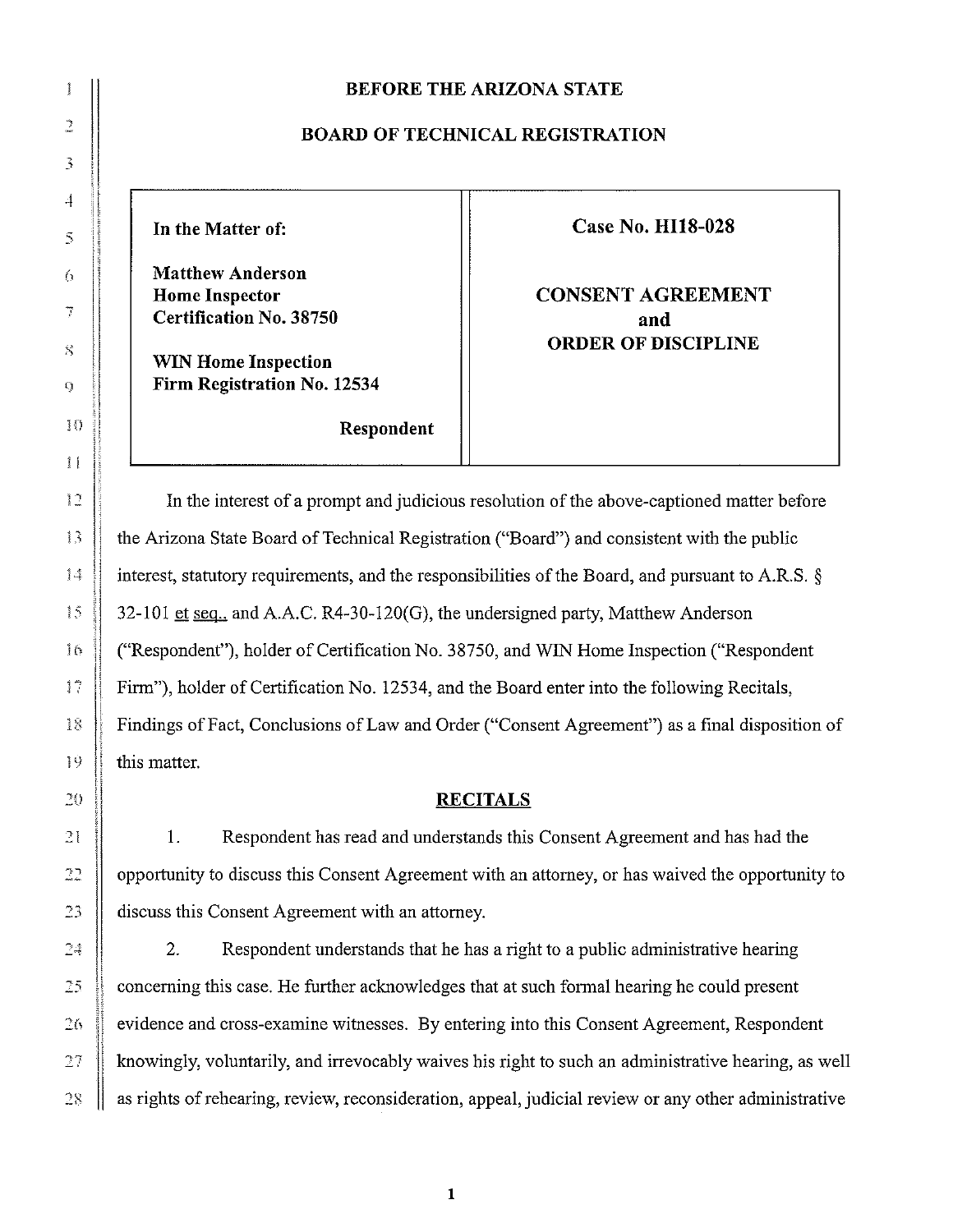and/or judicial action concerning the matters set forth herein.

3 . Respondent affirmatively agrees that this Consent Agreement shall be irrevocable.

4. Respondent understands that this Consent Agreement or any part of the agreement may be considered in any future disciplinary action by the Board against him.

5. The Consent Agreement, any record prepared in this matter, all investigative materials prepared or received by the Board and all related exhibits and materials, are public records (as defined in A.R.S.  $\S$  [41-158.18](https://41-158.18)) upon acceptance by the Board of this Consent Agreement and may be retained in the Board's files pertaining to this matter.

6. Respondent understands this Consent Agreement deals with Board case number HI! 8-028 involving allegations that Respondent engaged in conduct that would subject him to discipline under the Board's statutes and rules. The investigation into these allegations against Respondent shall be concluded upon the Board's adoption of this Consent Agreement.

7. Respondent understands that this Consent Agreement does not constitute a dismissal or resolution of any other matters currently pending before the Board, if any, and does not constitute any waiver, express or implied, of the Board's statutory authority or jurisdiction regarding any other pending or future investigation, action or proceeding.

8. Respondent also understands that acceptance of this Consent Agreement does not preclude any other agency, subdivision, or officer of this State from instituting any other civil or criminal proceedings with respect to the conduct that is the subject of this Consent Agreement.

9. Respondent acknowledges and agrees that, upon signing this Consent Agreement and returning this document to the Board's Executive Director, he may not revoke his acceptance of the Consent Agreement or make any modifications to the document regardless of whether the Consent Agreement has been signed on behalf of the Board. Any modification to this original document is ineffective and void unless mutually agreed by the parties in writing.

IO. This Consent Agreement is subject to the approval of the Board and is effective only when accepted by the Board and signed on behalf of the Board. If the Board does not accept this Consent Agreement, the Board retains its authority to hold a formal administrative hearing pursuant to A.R.S. § 32-128(E). In the event that the Board does not approve this Consent

.,  $\tilde{\lambda}$  $\ddot{+}$  $\mathfrak{S}$ *(;*   $\overline{I}$  $\hat{\mathcal{S}}$ ')  $\left\{ \left\{ \right\} \right\}$ 11  $i2$  $33$  $\downarrow$  $\frac{1}{3}$   $\frac{2}{3}$  $16$ 17 R Þ 20 21  $22$  $23$  $24$ 25 26 27

 $28$ 

**Second** 

2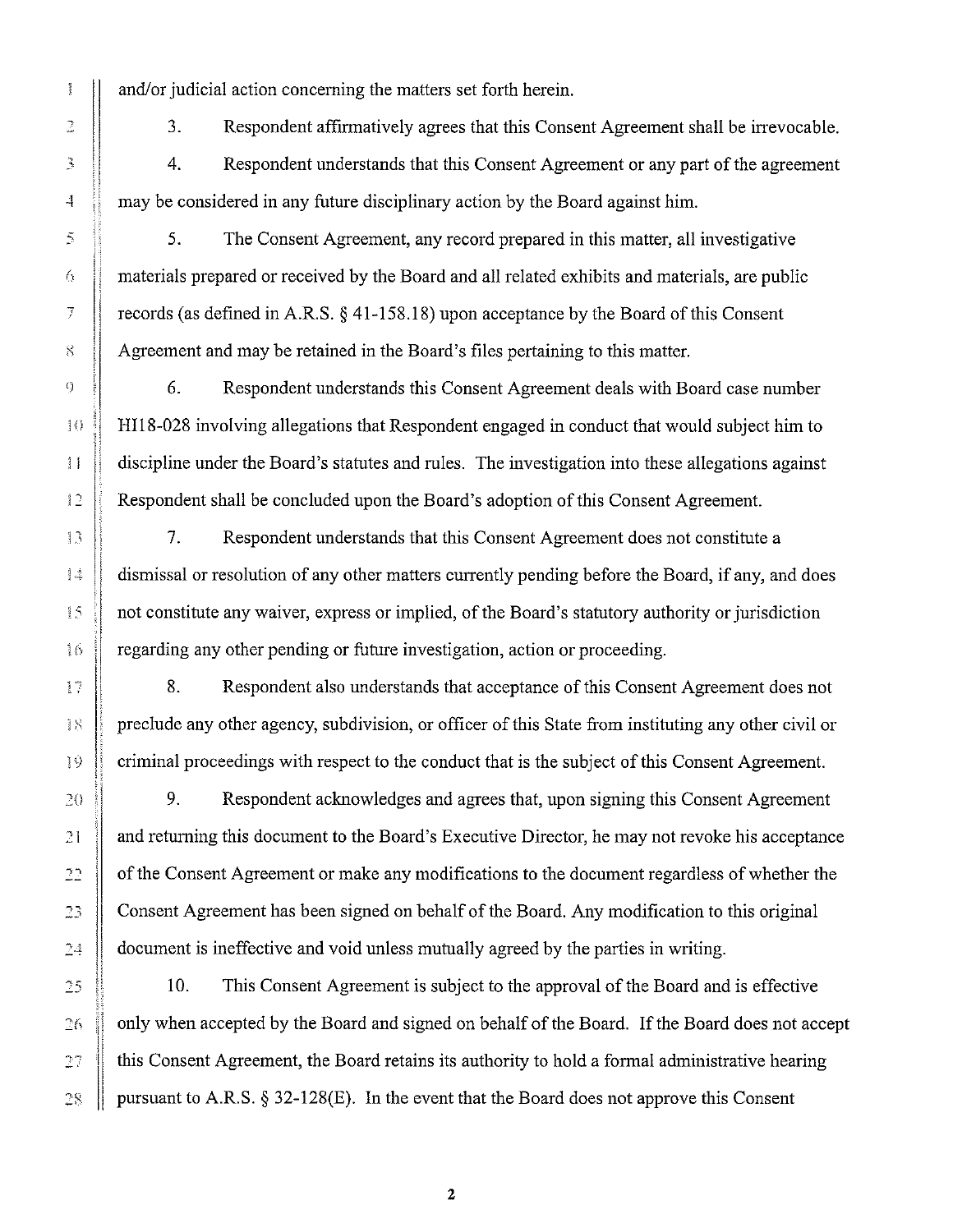Agreement, it is withdrawn and shall be of no evidentiary value and shall not be relied upon nor introduced in any action by any party, except that the parties agree that should the Board reject this Consent Agreement and this case proceeds to hearing, Respondent shall assert no claim that the Board was prejudiced by its review and discussion of this document or any records relating thereto,

.,

 $\hat{\beta}$ 

 $\overline{+}$ 

 $\mathbf{I}$ 

5

 $\mathfrak{h}$ 

7

 $\mathcal{S}$ 

G)

 $\left\{ \begin{array}{c} 1 \\ 1 \end{array} \right\}$ 

 $12$ 

 $\ddagger$  3

 $\frac{4}{3}$  .  $\frac{4}{3}$ 

 $\ddot{5}$ 

 $\frac{3}{2}$  (  $\frac{1}{2}$ 

 $16$ 

計

 $18^{\circ}$ 

*20* 

19

2l

 $22$ 

*23* 

 $2\frac{3}{2}$ 

 $25 -$ 

 $26$ 

II. If a court of competent jurisdiction rules that any part of this Consent Agreement is void or otherwise unenforceable, the remainder of the Consent Agreement shall remain in full force and effect.

12. Respondent understands that any violation of this Consent Agreement may result in disciplinary action, including suspension or revocation of the registration under A.R.S. § 32-150.

13. Respondent agrees that the Board will adopt the following Findings of Fact, Conclusions of Law and Order.

# **FINDINGS OF FACT**

I. The Board is the duly constituted authority for the regulation and control of the practice of Home Inspection in the State of Arizona.

2. Respondent is the holder of Horne Inspector Certification No. 38750.

3. Respondent Finn is holder of Firm Registration No. 12534, which expired on May 1, 2016,

4. On or about November 20, 2017, Respondent conducted a Home Inspection at 1863 W. Burgess Ln., in Phoenix, Arizona under Respondent Firm which had expired on May I, 2016.

5. On or about March 3, 2018, the Board received a complaint alleging that Respondent failed to report on a sinking bathtub, loose toilet in the main bathroom, gaps in the front and back doors, non-functioning shower in the master bathroom, a roof leak in the laundry room, lack of electrical outlet, and lack of vent for the dryer.

7. On September 20, 2018, the Board's Enforcement Advisory Committee ("EAC") 27 convened to review the complaint against Respondent. After reviewing the evidence and 28

3

6. On or about April 27, 2018, Respondent renewed Respondent Firm.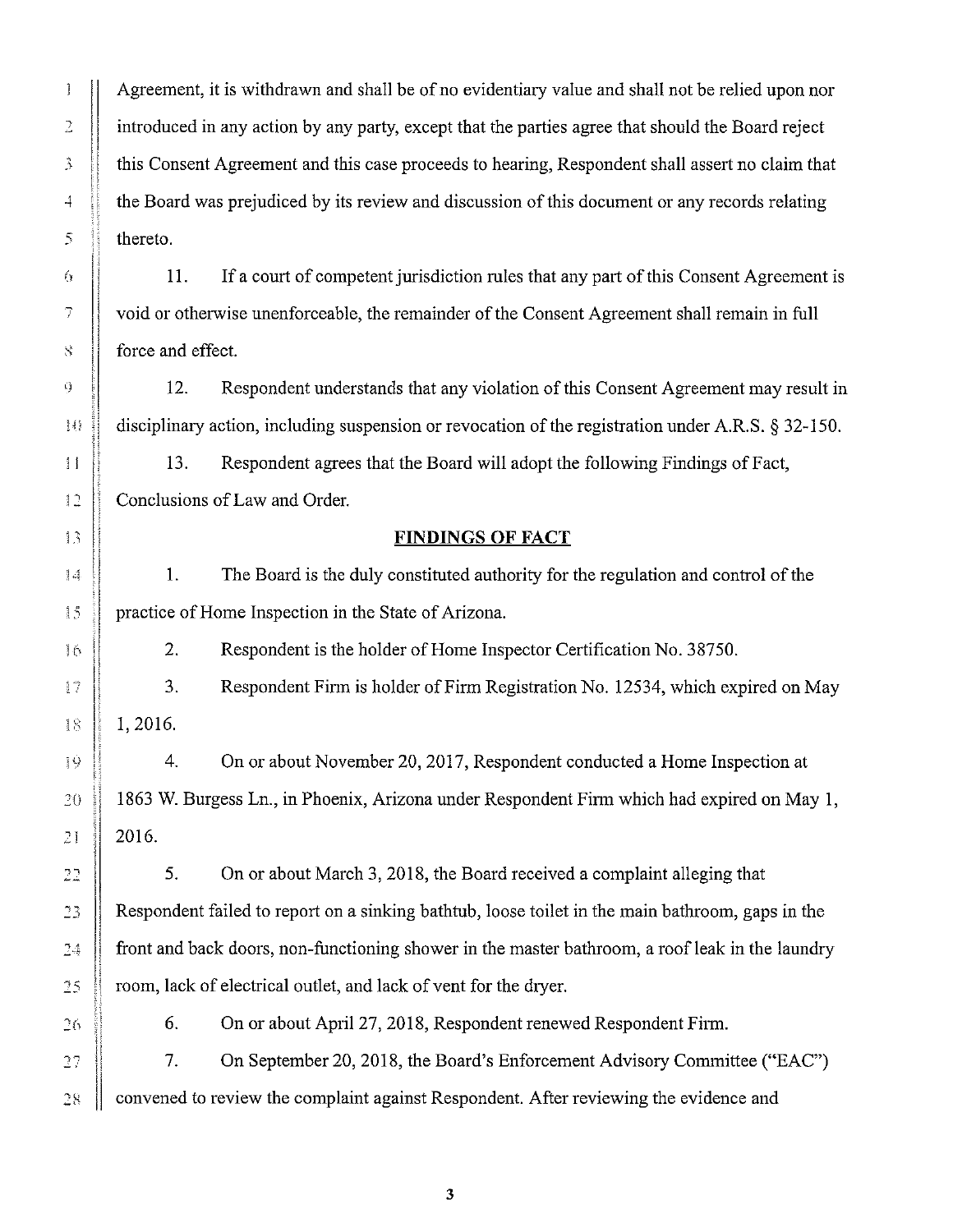$_{\rm total}$  $\sum_{\Delta\infty}$  $\overline{3}$ -1  $\mathfrak{H}$ Ò  $\overline{f}$ s Q  $\{$ 11 12  $13$  $14$ 15 16 17 18 l9 20 21  $22\,$ *23*  준충 25  $26$ 27 28

interviewing Respondent, the committee determined that Respondent accurately reported on the items alleged in the complaint; however, Respondent failed to conduct a home inspection in accordance with the Standards of Professional Practice for Arizona Home Inspectors ("S.O.P.") and found that:

a. Respondent failed to report on the type of columns as required in S.O.P. #4.2,

b. Respondent failed to report on the condition of visible insulation as required in S.O.P. #12.1.

# **CONCLUSIONS OF LAW**

I. The Board has jurisdiction in this matter pursuant to A.R.S. § 32-101, et seq.

2. The conduct alleged in the Findings of Fact constitutes grounds for discipline pursuant to A.R.S. § 32-128(C)(4) as it relates to A.A.C. [R4-30-301.01,](https://R4-30-301.01) in that Respondent failed to conduct a Home Inspection in accordance with the Standards of Professional Practice for Arizona Home Inspectors.

3. The conduct alleged in the Findings of Fact constitutes grounds for discipline pursuant to A.R.S. § 32-141, in the Respondent Firm conducted a Home Inspection without Board registration.

# **ORDER**

Based on the foregoing Findings of Fact and Conclusions of Law, the Board issues the following Order:

I. LETTER OF REPRIMAND. Respondent is hereby issued a Letter of Reprimand. 2. ADMINISTRATIVE PENALTY. Within Ninety (90) days from the effective date of this Consent Agreement, Respondent shall pay an administrative penalty of Five Hundred Dollars (\$500.00) by certified check or money order made payable to the State of Arizona Board of Technical Registration.

3. COST OF INVESTIGATION. Within Sixty (60) days from the effective date of this Consent Agreement, Respondent shall pay the cost of investigation of this case to the Board in the amount of Six Hundred Ninety-Eight Dollars (\$698.00) by certified check or money order made payable to the State of Arizona Board of Technical Registration, according to the provisions

4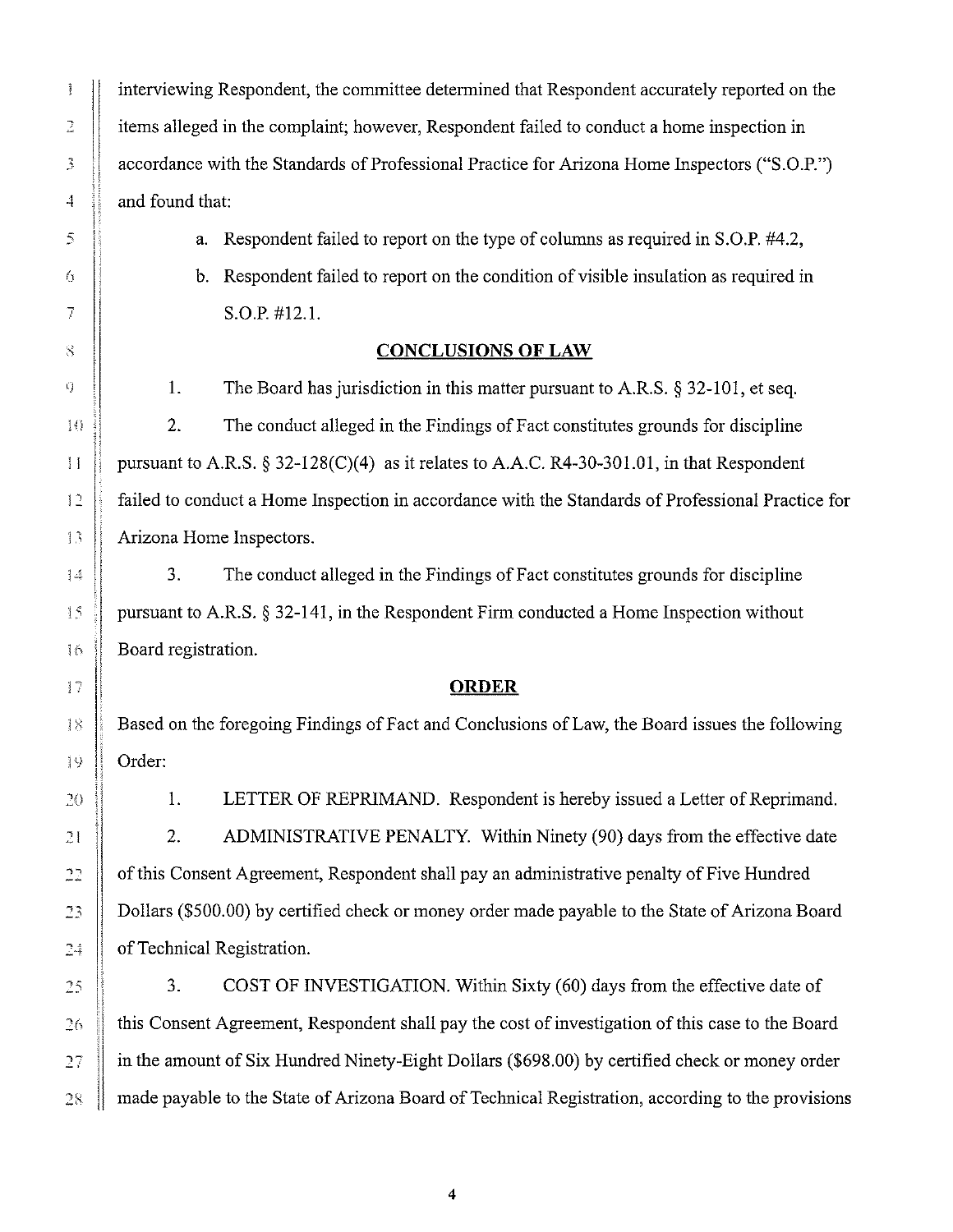|  |  | of A.R.S. $$32-128(H)$ . |
|--|--|--------------------------|
|--|--|--------------------------|

7·

Ť  $2.5\,$ 

 $22$ 

 $\gamma_{\rm{f}}$ 

ţ.

 $\ddot{\cdot}$ 4. OBEY ALL LAWS. During the probationary period, Respondent shall obey all federal, state and local laws, as well as, all mies governing the practice of Home Inspector in the Ř -i State of Arizona. The Board shall consider any violation of this paragraph **to** be a separate if violation of the rules and statutes governing the Arizona Board of Technical Registration. The  $\lvert \cdot \rvert$  Board may also consider Respondent's non-compliance with this Order as a separate violation of  $\bar{z}$  | A.R.S. § 32-150.

5. RENEWAL OF REGISTRATION. Respondent and Respondent Firm shall timely Ñ 9 1 renew their Arizona registration as a Home Inspector and Home Inspection Firm, and timely pay 詩 all required registration fees.  $\mathcal{L}^{\mathcal{A}}$ 

 $\frac{1}{2}$  6. EFFECTIVE DATE. The effective date of this Consent Agreement is the date the  $|\cdot|^2$  Respondent and Board sign the Consent Agreement. If the dates are different, the effective date is  $\mathbb{R}^{\mathbb{N}^{\times}}$  the later of the two dates.

 $\frac{1}{2}$  . ...  $\frac{1}{2}$  . ... COSTS OF COMPLIANCE. Respondent shall pay all costs associated with complying with this Consent Agreement.

8. NONCOMPLIANCE. If Respondent violates this Order in any way or fails to  $\mathbb{I}_3$ fulfill the requirements of this Order, the Board, after giving notice and the opportunity to be  $\frac{1}{2}$  . I'  $\mathbb{R}^n$  i heard, may revoke, suspend or take other disciplinary actions against the registration. The issue  $\epsilon$  it at such a hearing will be limited solely to whether this Order has been violated.

<sup>21</sup>  $\left[\right]$  ACCEPTED and ORDERED this  $\frac{23k0}{2}$  day of  $\frac{6}{\sqrt{70}}$   $\frac{8}{k^2}$ , 2018.

 $\sqrt{3}$ ason Foose, R.L.S.<sup>3</sup> Chairman Arizona State Board of Technical Registration

*--r ..*  Consent Agreement and Order, No. HI18-028 accepted this  $\frac{1}{2}$ day of ∱e l  $\mathbb{C}^{\infty}_{\rm int}$ 

5

Matthew Anderson, Respondent